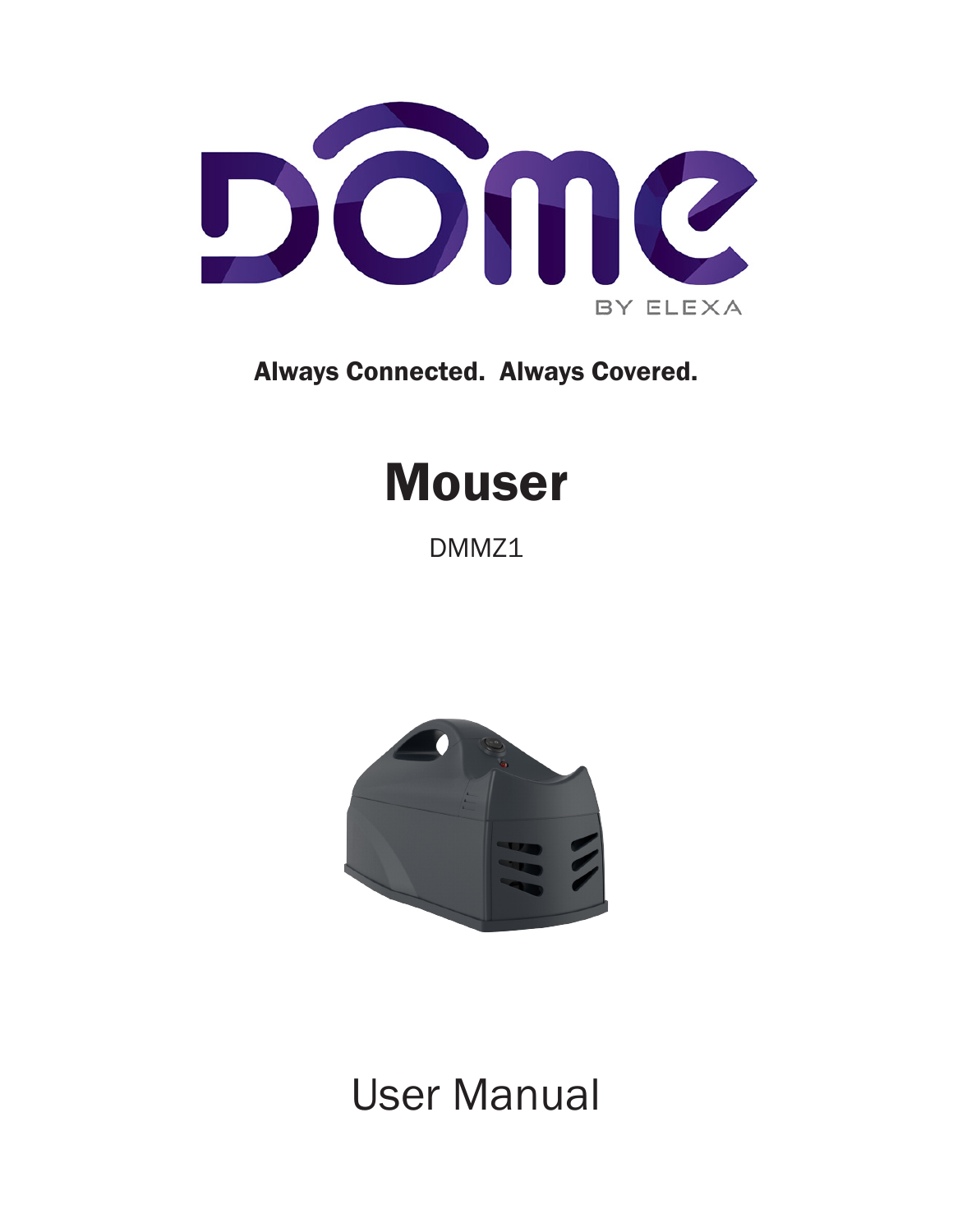## Preface

As this is the full User Manual, a working knowledge of Z-Wave automation terminology and concepts will be assumed. If you are a basic user, please visit www.domeha.com for instructions. This manual will provide in-depth technical information about the Mouser, especially in regards to its compliance to the Z-Wave standard (such as compatible Command Classes, Association Group capabilities, special features, and other information) that will help you maximize the utility of this product in your system.

Preface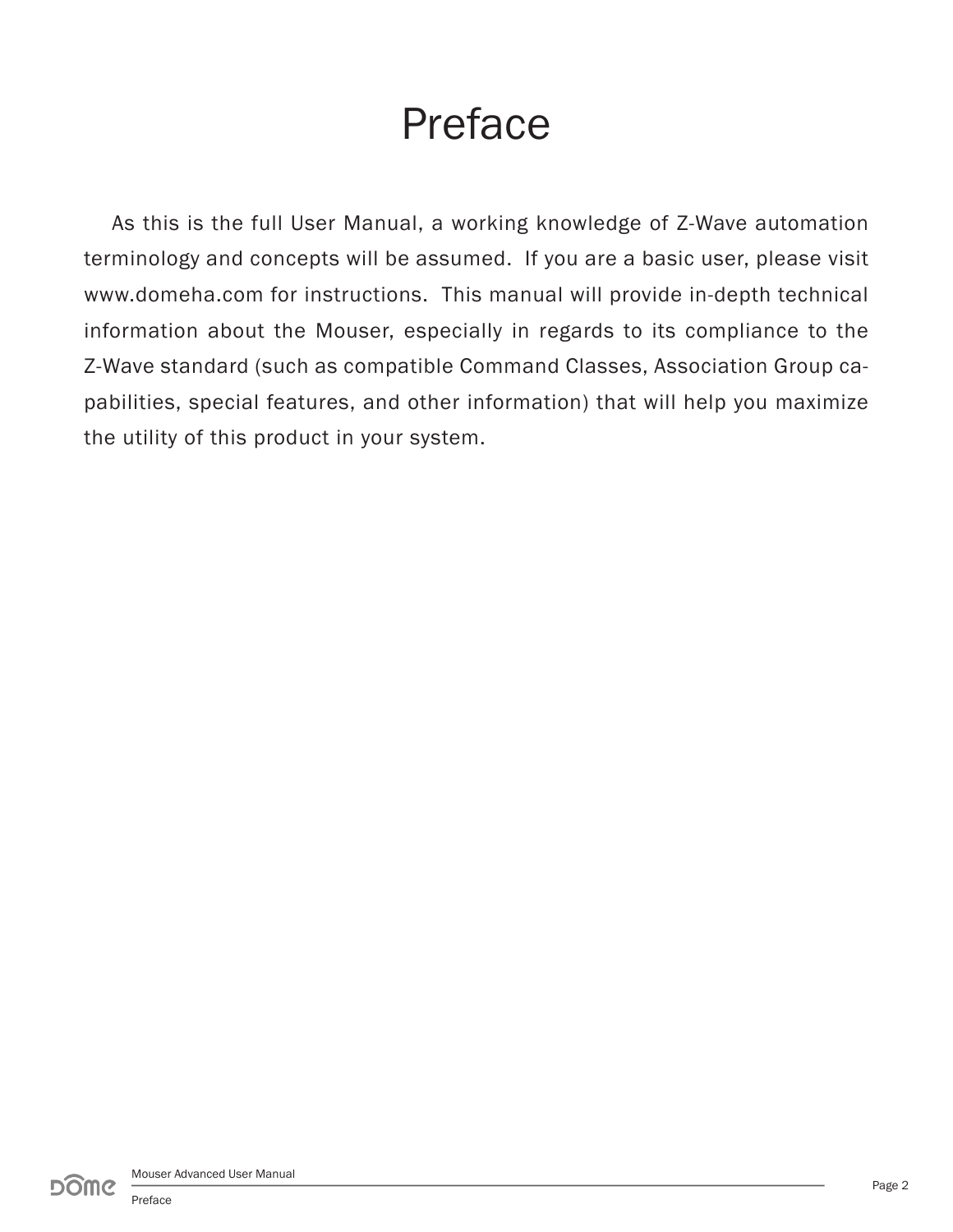# **Table of Contents**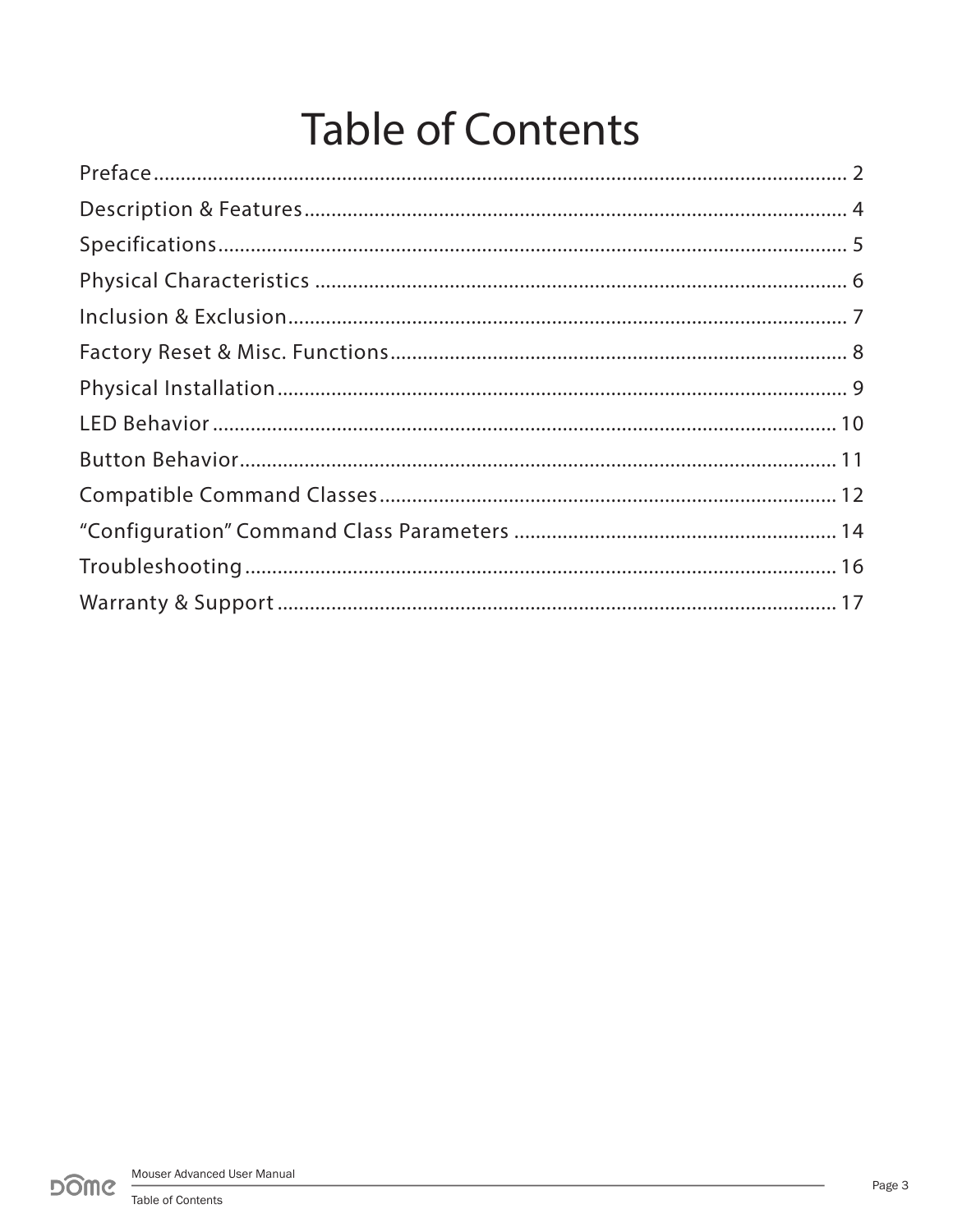### Description & Features



The Dome Mouser is a battery powered Z-Wave Plus enabled mousetrap that works by electrocution and is designed to be humane and painless to the rodent. After a mouse is caught, the Mouser will send a Z-Wave signal to its controller to notify the user, and will not retrigger until the trap is reset.

#### Key Features:

- » Z-Wave Plus Certified
- » Up to 150' wireless range, depending on environment
- » Quick and painless for both the mouse and the human
- » Mess-free rodent removal
- » Will work with or without Z-Wave connectivity
- » Physical arm/disarm button for added safety
- » Two-Year Battery Life—equivalent to 50+ zaps
- » Low Battery Indication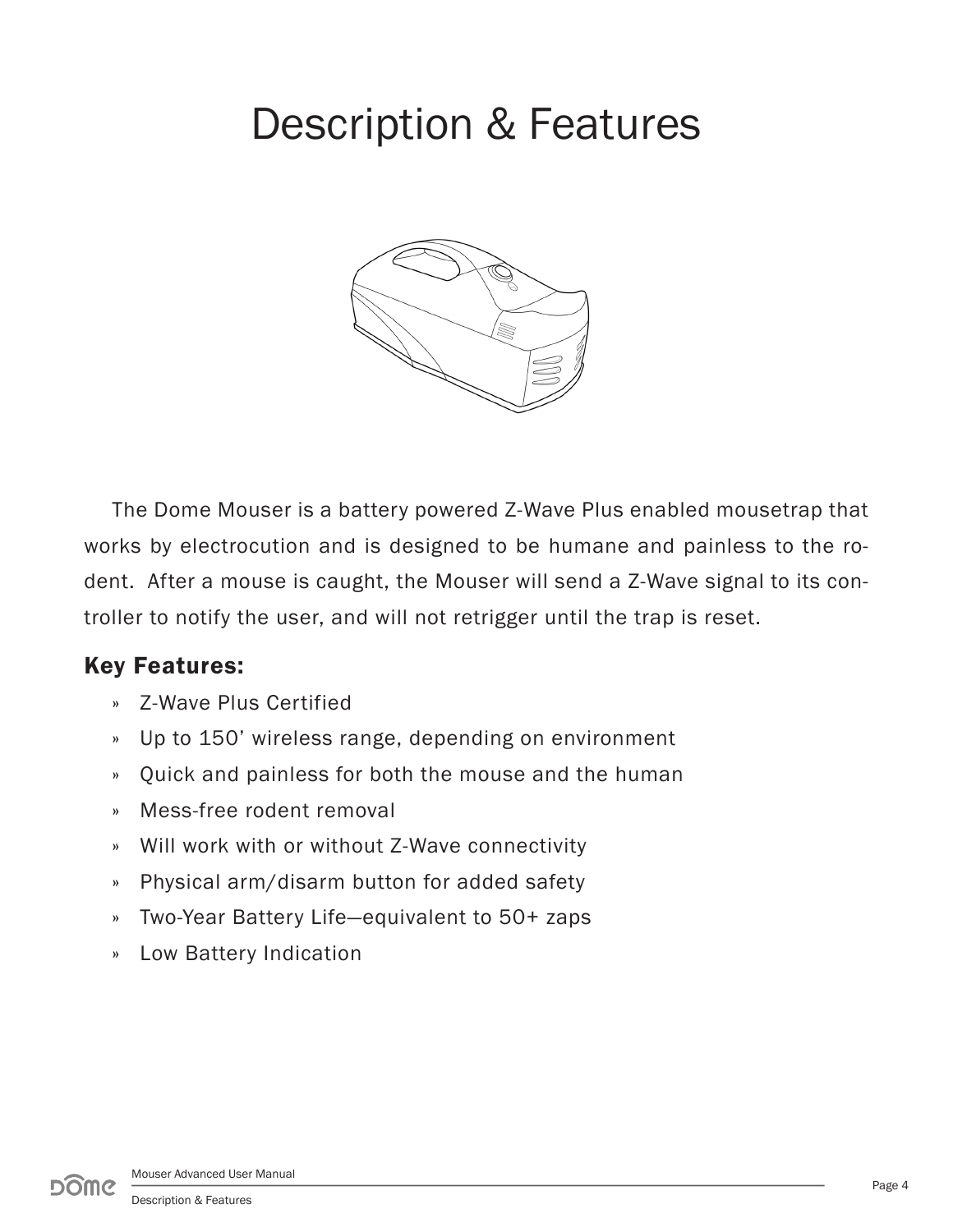# **Specifications**

| Radio protocol           | Z-Wave Plus (500 series)            |
|--------------------------|-------------------------------------|
| <b>Power supply</b>      | 4x 1.5V AA Size                     |
| <b>Max Current</b>       | 100mA                               |
| <b>Power Consumption</b> | 0.6W                                |
| <b>Radio frequency</b>   | 908.4 MHz US                        |
| <b>Z-Wave Range</b>      | Up to 150' depending on environment |
| Dimensions (L x W x H)   | $8.5$ " x 4.5" x 5"                 |

#### Technical Specifications

Table 1 - Technical Specifications

#### Package Contents:

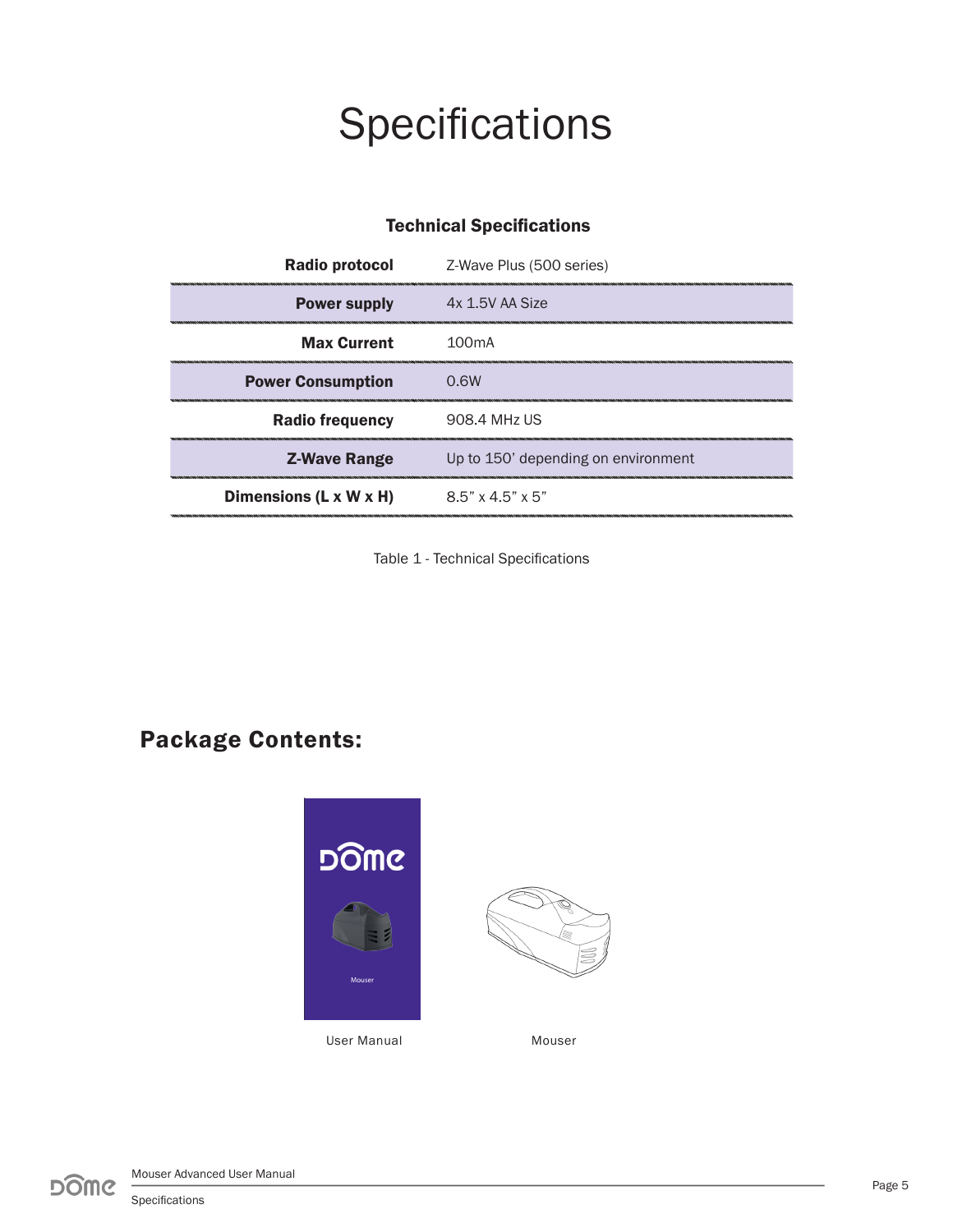# Physical Characteristics

The names used in Figures 1 & 2 will be used throughout this manual. Please refer to this page as needed.







Figure 2 - Removing the BAIT HOLDER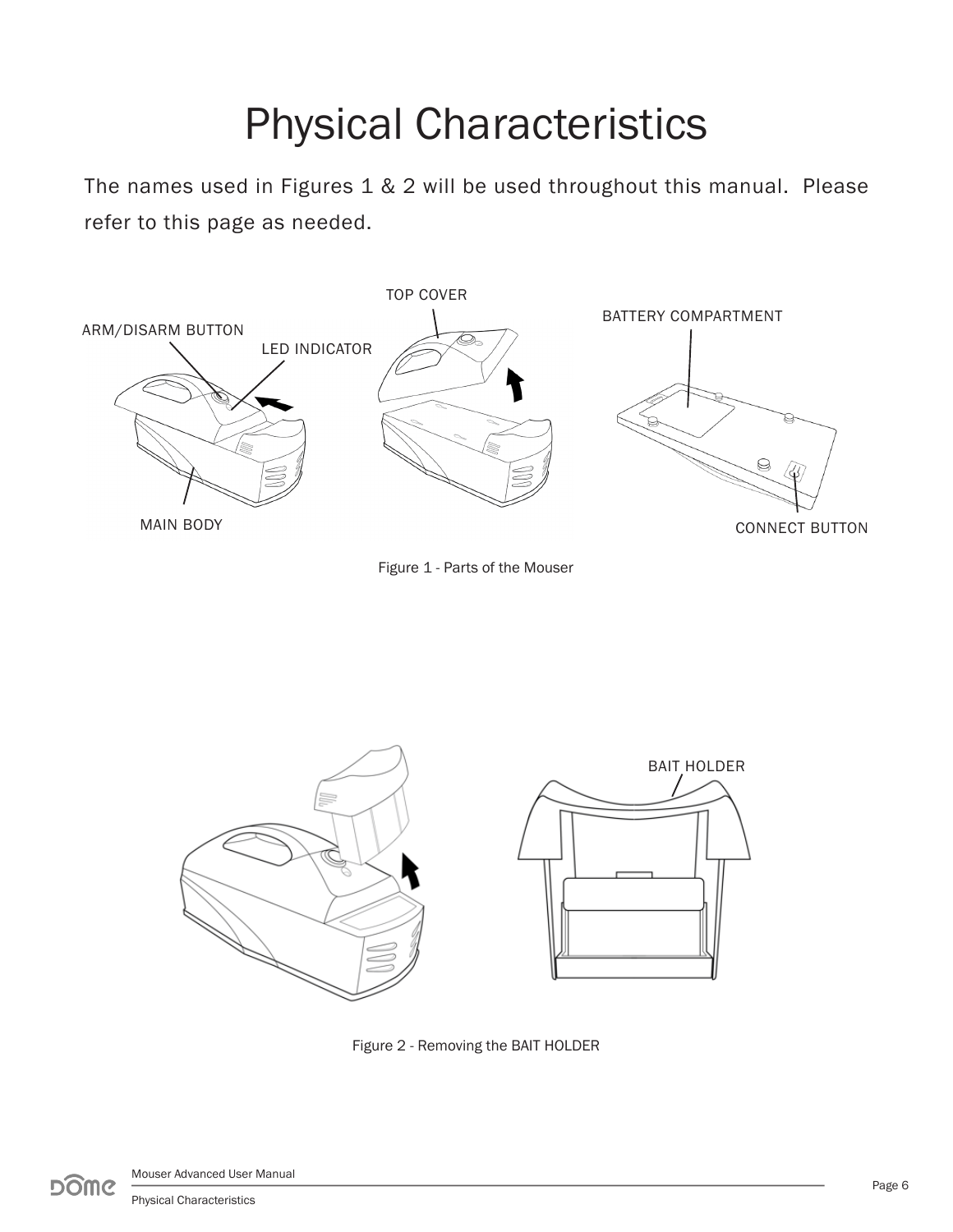# Inclusion & Exclusion

#### Inclusion

Follow the instructions for your Z-Wave Certified controller to enter inclusion mode. When prompted by the controller:

- 1. Bring the Mouser to within 10' of your Z-Wave controller for the inclusion process. After successful pairing, the device can be brought to the desired location.
- 2. Remove top cover by sliding it back and lifting up.
- 3. Insert batteries.
- 4. Press the CONNECT BUTTON quickly 3 times in a row.

The LED INDICATOR will flash five times indicating inclusion

#### Exclusion

Follow the instructions for your Z-Wave Certified controller to enter exclusion mode.

When prompted by the controller:

- 1. Remove top cover by sliding it back and lifting up.
- 2. Press the CONNECT BUTTON quickly 3 times in a row.

The LED INDICATOR will flash five times indicating exclusion/disconnection.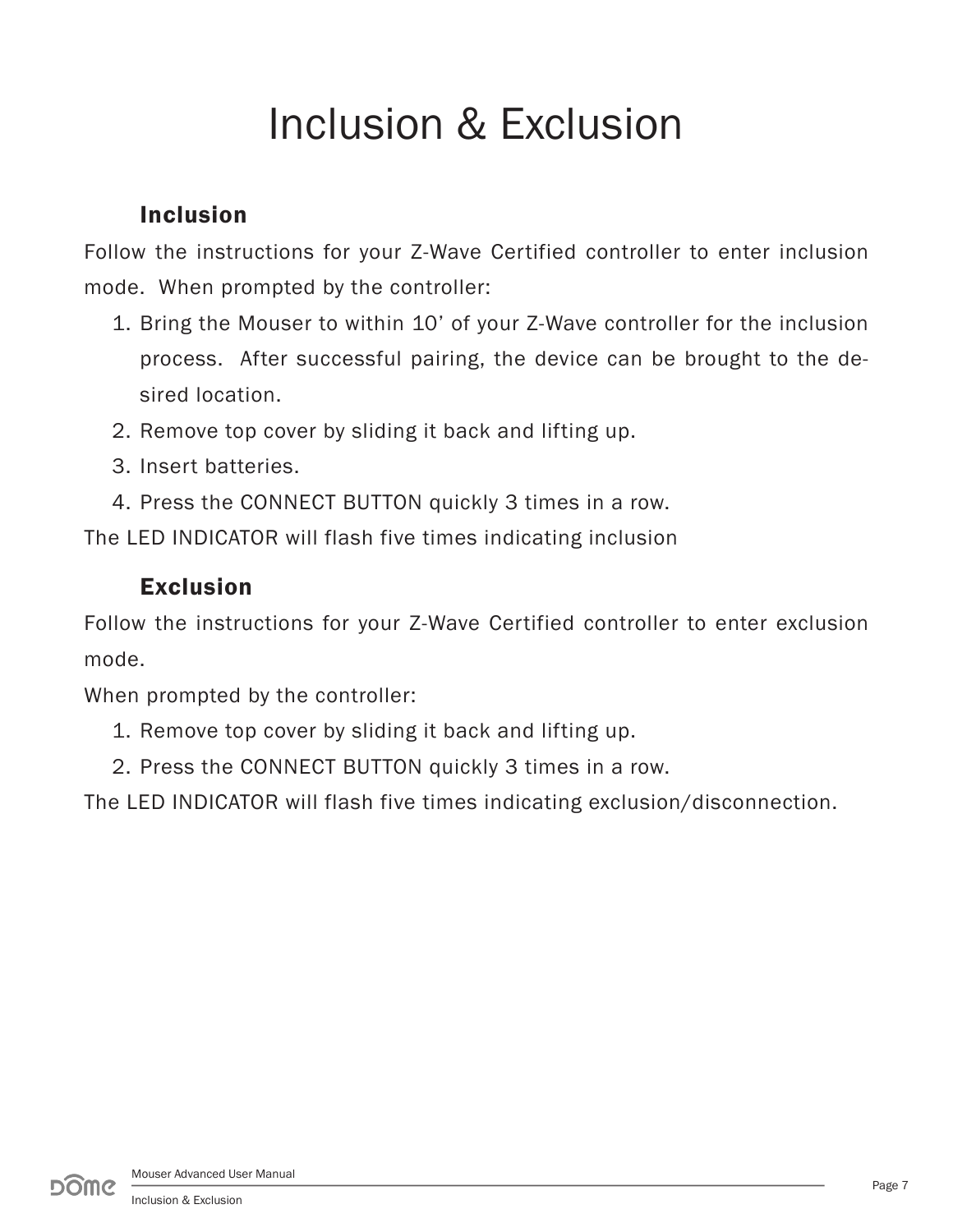# Factory Reset & Misc. Functions

#### Resetting the Mouser

If needed, the Mouser can be reset locally by following these steps. Only do this when your Z-Wave controller is disconnected or otherwise unreachable. Beware that resetting your device will disconnect it from the system:

- 1. Remove the TOP COVER and confirm that your Mouser is powered up.
- 2. Press and hold the CONNECT BUTTON for at least 10 seconds then release. A flashing LED INDICATOR indicates a successful factory reset.
- 3. The Mouser's memory will be erased to factory settings.

#### Waking Up The Mouser

Because the Mouser is a battery powered device, it wakes up on regular intervals to give battery and other status updates to the controller, as well as to accept configuration settings from the controller. This helps to extend the battery life. The device can be forced to wake up to submit these reports or accept new settings immediately by simply pressing and holding the BUTTON for two seconds. The LED INDICATOR will flash once indicating successful wake up.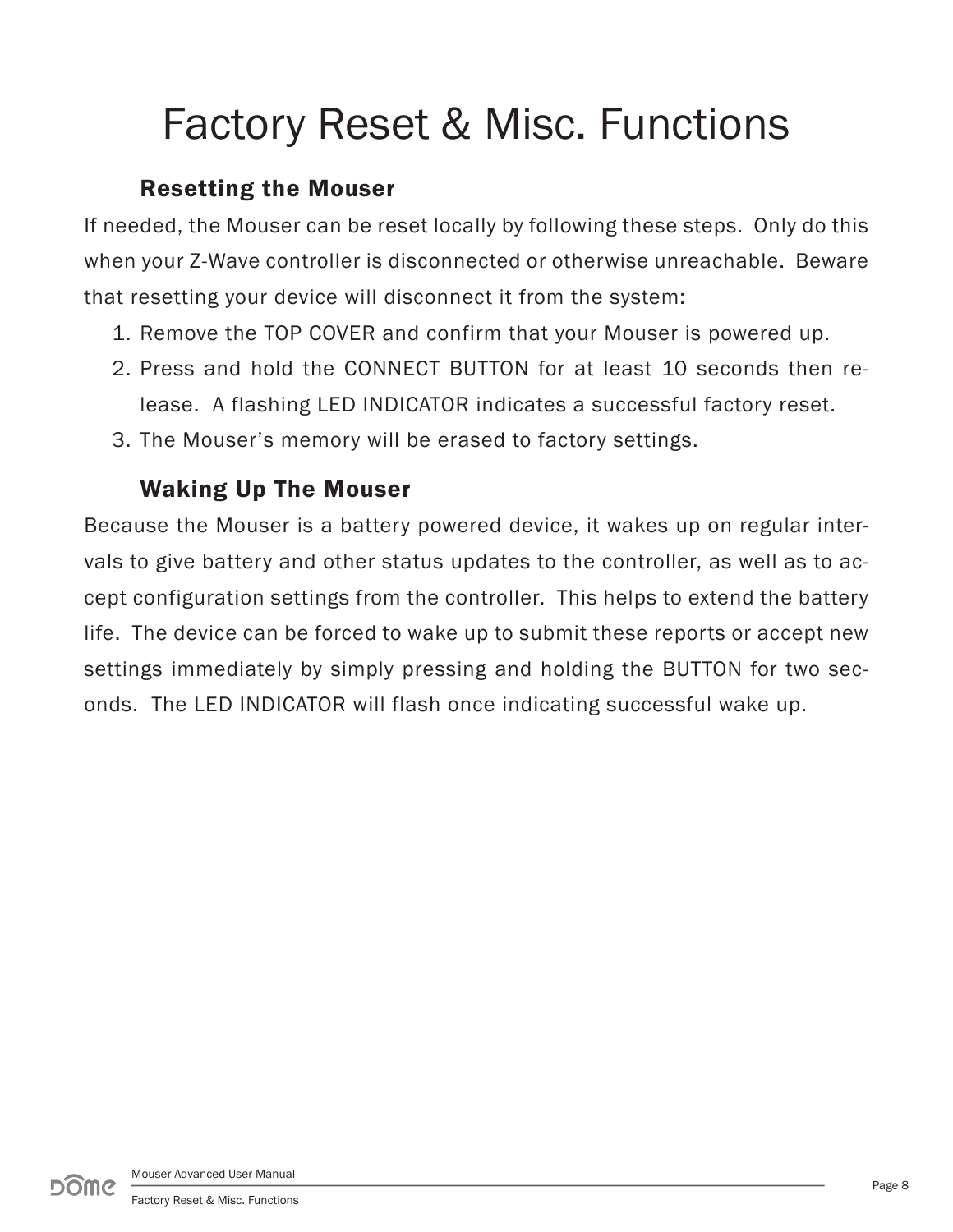# Physical Installation

### How to Use—Baiting the Trap

- 1. Lift the BAIT HOLDER from the Mouser.
- 2. Add bait dry foods (like peanuts) leave less mess.
- 3. Replace the BAIT HOLDER.

### How to Use—Setting the Trap

- 1. Bait the Mouser.
- 2. Place the Mouser in the desired location rodents usually scurry around walls and other corners.
- 3. Flip On/Off Button to the On position the LED will stay lit for two seconds indicating the Mouser is armed. A flashing LED indicates low battery.
- 4. When the Mouser is tripped. the LED will blink every five seconds, and an alert will be sent to your Z-Wave Controller.
- 5. Flip the On/Off Button to the Off position to empty the Mouser, andit is ready to use again immediately.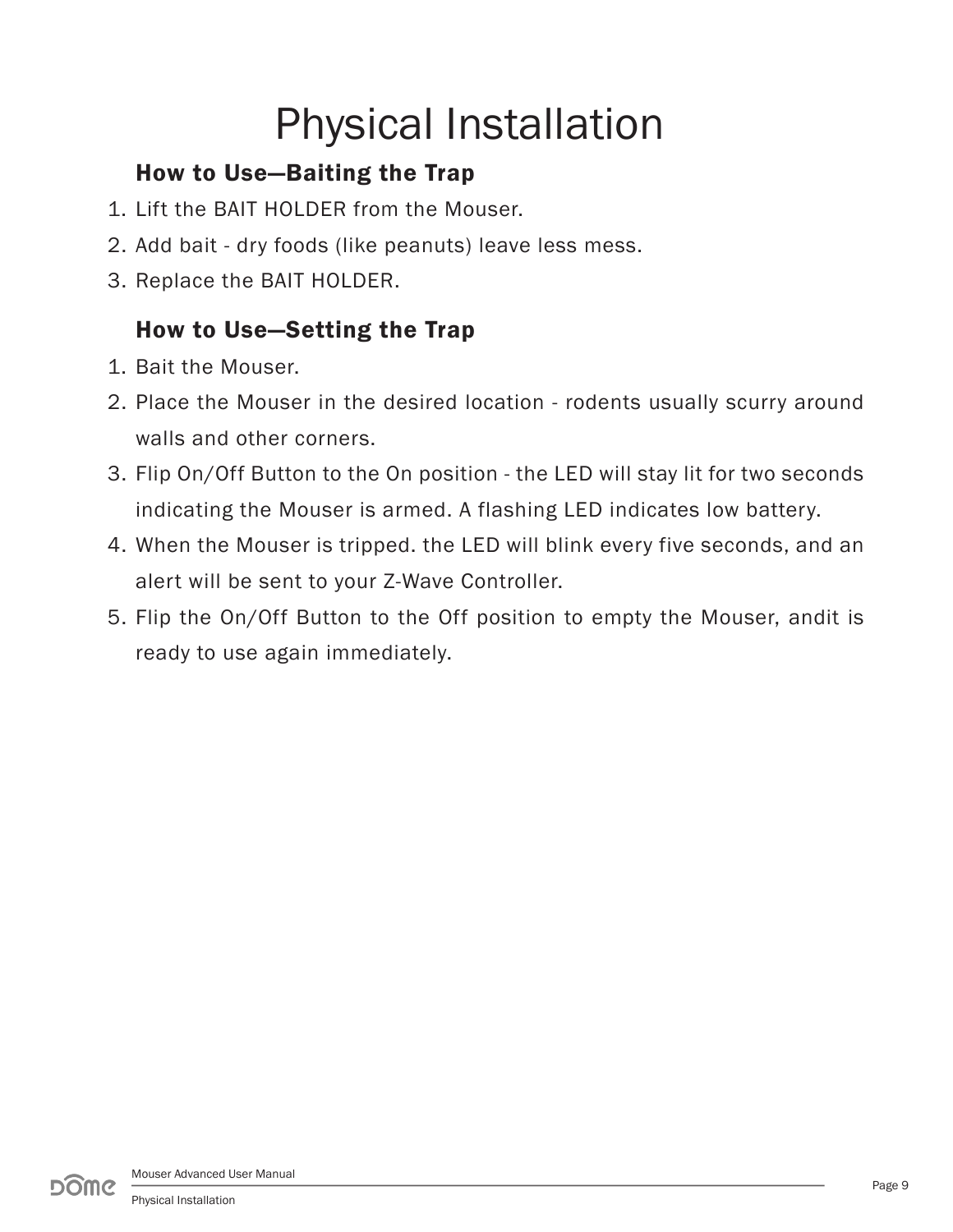## LED Behavior

| <b>Color</b> | <b>Behavior</b>                          | This happens when                                                                                                                        |
|--------------|------------------------------------------|------------------------------------------------------------------------------------------------------------------------------------------|
|              | Blink 5 times in 5 seconds<br>(slow)     | the Mouser was just powered on, but is not yet<br>included in a system.                                                                  |
|              | Blink 5 times in 2.5<br>seconds (medium) | the CONNECT BUTTON is pressed 3 times quickly<br>(regardless of inclusion status.)                                                       |
|              | Blink 5 times in 1.5<br>seconds (fast)   | the Mouser is powered on, and already included<br>in a system.                                                                           |
|              | Stay on for 2+ seconds<br>straight       | the CONNECT BUTTON is pressed and held for<br>10+ seconds, resetting Mouser to factory settings<br>OR the CONNECT BUTTON is pushed once. |
| <b>Red</b>   | Blinks once every 3<br>seconds           | the trap is tripped and needs to be emptied.                                                                                             |
|              | Stays on for 2 seconds                   | Battery is high when the ARM/DISARM BUTTON is<br>pushed to the "Arm" Position                                                            |
|              | <b>Blinks three times</b>                | Battery is low when the ARM/DISARM BUTTON is<br>pushed to the "Arm" Position                                                             |
|              | Stays on constantly                      | Battery is about to die when the<br>ARM/DISARM BUTTON is pushed to the "Arm"<br>Position                                                 |

Table 2 - LED Blinking Behavior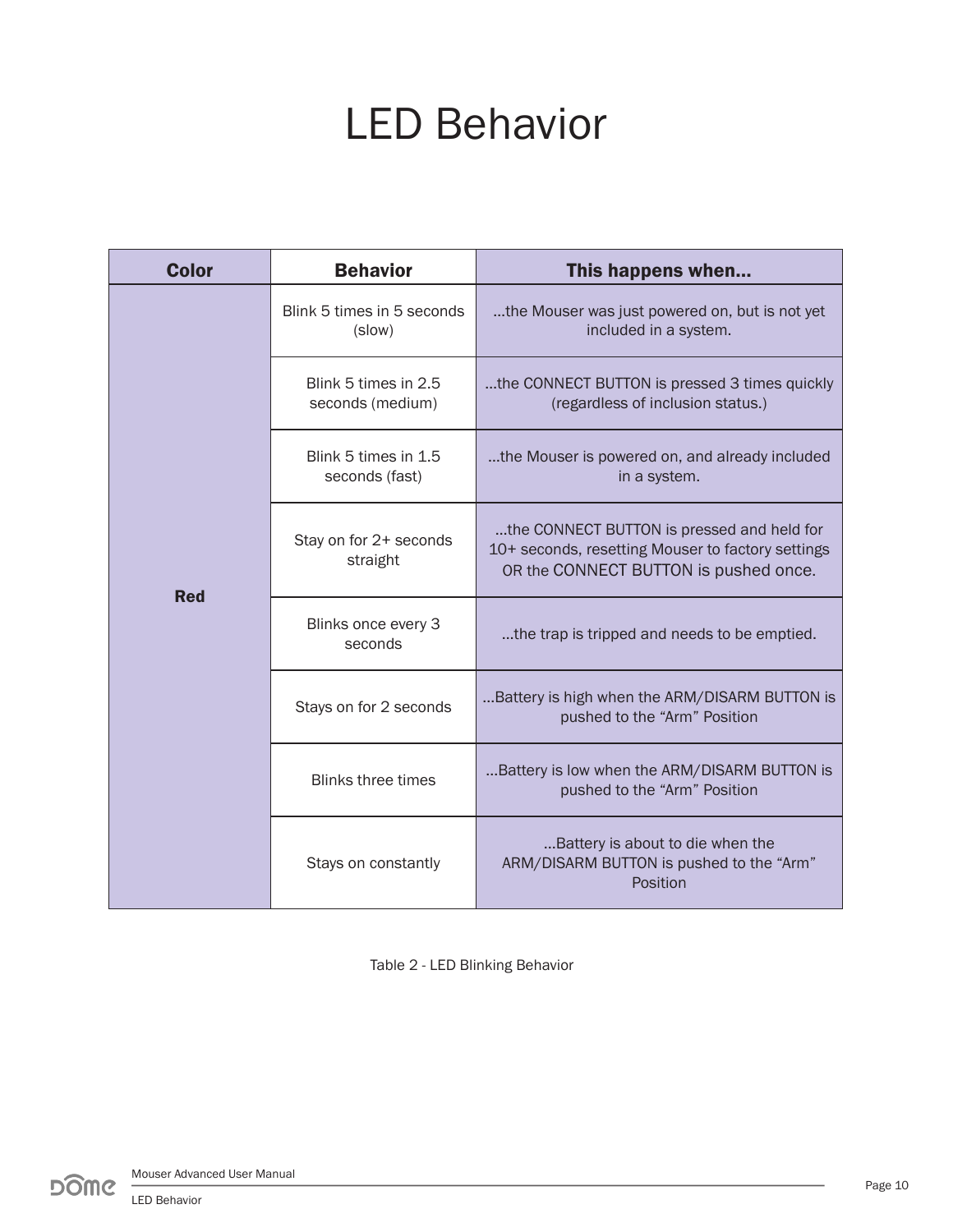## Button Behavior

| <b>Condition</b><br><b>Action</b>                                 |                                                                              | <b>Result</b>                                                                                                                                                |  |
|-------------------------------------------------------------------|------------------------------------------------------------------------------|--------------------------------------------------------------------------------------------------------------------------------------------------------------|--|
| <b>Press and hold</b><br><b>CONNECT BUTTON</b><br>for 2 seconds   | Mouser Already Included in<br>System                                         | Device sends a wake up notification to its<br>controller, awaits further instructions, and blinks<br>the LED Indicator once                                  |  |
|                                                                   | Mouser Already Included in<br>System                                         | Device sends node info to Group 1                                                                                                                            |  |
| <b>Push</b><br><b>CONNECT BUTTON</b><br>3 Times                   | Mouser Already Included,<br>and Controller is in<br><b>Exclusion Mode</b>    | Device is excluded from the system and removes<br>the Home ID from its memory                                                                                |  |
|                                                                   | Mouser Not Yet Included in<br>System, and Controller is in<br>Inclusion Mode | Device enters inclusion mode and includes into<br>whichever network is also in inclusion mode                                                                |  |
| <b>Press and hold</b><br><b>CONNECT BUTTON</b><br>for 10+ seconds | Mouser Already Included in<br>System                                         | Device will be reset to factory settings, and a<br>DEVICE_RESET_LOCALLY command will be sent to<br>Node 1                                                    |  |
| <b>Press and Hold for</b><br>$10+$ seconds                        | Any condition (as long as<br>the device has power)                           | The device's memory will erase to factory default<br>settings and any associations, configuration param-<br>eters, and other locally saved data will be lost |  |

Table 3 - Button Behavior

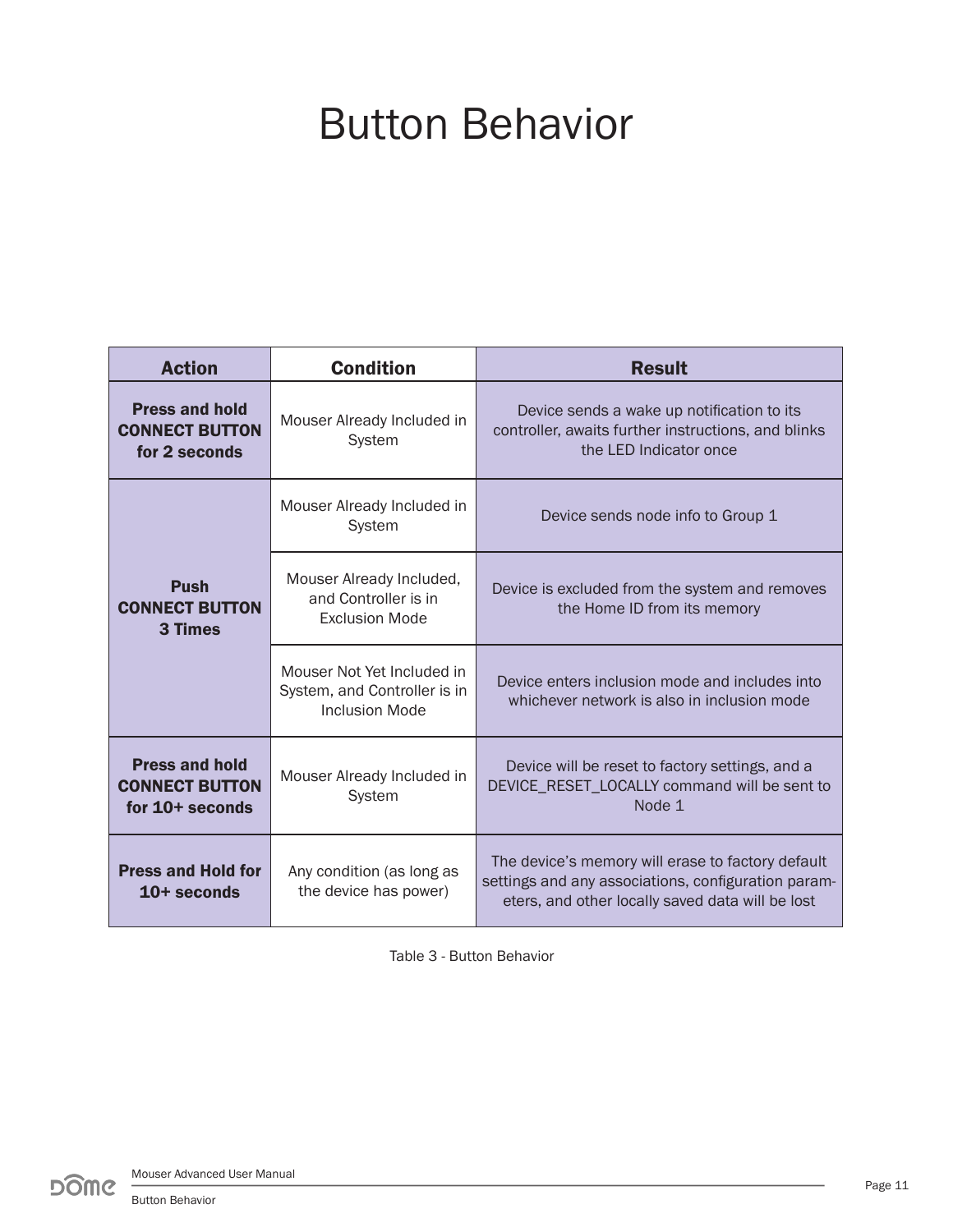# Compatible Command Classes

| <b>Command Class</b>                  | <b>Notes</b>                                                                                                                                                                                                                                                                                                                                                                                                                                                                                                                                                                                                                                                                                                                                                                                                                                                                                                                                                                                                                                                                         |  |
|---------------------------------------|--------------------------------------------------------------------------------------------------------------------------------------------------------------------------------------------------------------------------------------------------------------------------------------------------------------------------------------------------------------------------------------------------------------------------------------------------------------------------------------------------------------------------------------------------------------------------------------------------------------------------------------------------------------------------------------------------------------------------------------------------------------------------------------------------------------------------------------------------------------------------------------------------------------------------------------------------------------------------------------------------------------------------------------------------------------------------------------|--|
| Device Reset Locally V1 (5A)          |                                                                                                                                                                                                                                                                                                                                                                                                                                                                                                                                                                                                                                                                                                                                                                                                                                                                                                                                                                                                                                                                                      |  |
| Powerlevel V1 (73)                    |                                                                                                                                                                                                                                                                                                                                                                                                                                                                                                                                                                                                                                                                                                                                                                                                                                                                                                                                                                                                                                                                                      |  |
| Association Group Information V1 (59) |                                                                                                                                                                                                                                                                                                                                                                                                                                                                                                                                                                                                                                                                                                                                                                                                                                                                                                                                                                                                                                                                                      |  |
| Battery V1(80)                        |                                                                                                                                                                                                                                                                                                                                                                                                                                                                                                                                                                                                                                                                                                                                                                                                                                                                                                                                                                                                                                                                                      |  |
| Z-Wave Plus Info V2 (5E)              | <b>Returned Value: 01 06 00 00 07 00 07</b><br><b>Z-Wave Plus Version: 01</b><br>Role Type: 06 (Slave Sleeping Reporting)<br><b>Node Type: OO (Z-Wave Plus Node)</b><br><b>Installer Icon Type: OC 07 (Home Security Alarm)</b><br><b>User Icon Type: OC 07 (Home Security Alarm)</b>                                                                                                                                                                                                                                                                                                                                                                                                                                                                                                                                                                                                                                                                                                                                                                                                |  |
| Version V2 (86)                       | <b>Returned Value: 06 04 05 03 10 52 00</b><br>Z-Wave Library Type: 06 (Enhanced Slave)<br>Protocol Version: 04 05<br>Protocol Sub-Version: 03 10<br><b>Application Version: 52</b><br><b>Application Sub-Version: 00</b>                                                                                                                                                                                                                                                                                                                                                                                                                                                                                                                                                                                                                                                                                                                                                                                                                                                            |  |
| Association V2 (85)                   | Group 1<br>Group 1 is the "Lifeline" group, which can hold five members, typically<br>including the main Z-Wave controller. The Door/Window Sensor sends<br>this group a Notification Report and a Binary Sensor Report when it is<br>tripped, reset, armed, and disarmed. It also sends this group a Battery<br>Report in reponse to Battery Get commands.<br><b>Group 2</b><br>The Mouser sends a Basic Set command to Association Group 2 (or the<br>Control Group) to directly trigger devices (like a light, chime, etc.) when<br>it is tripped. After the trap is reset, a BASIC_SET(00) command is sent<br>to reset the device (e.g. turn off the light.) The value of the Basic Set<br>command (e.g. brightness of the lamp) is configured using configuration<br>parameter 1.<br><b>Group 3</b><br>Group 3 supports up to 5 members and the Mouser sends it a NOTIFICA-<br>TION_REPORT when tripped, reset, armed, and disarmed.<br>Group 4<br>Group 4 supports up to 5 members and the Mouser sends it a SENSOR<br>BINARY_REPORT when tripped, reset, armed, and disarmed. |  |

Table 4 - Command Classes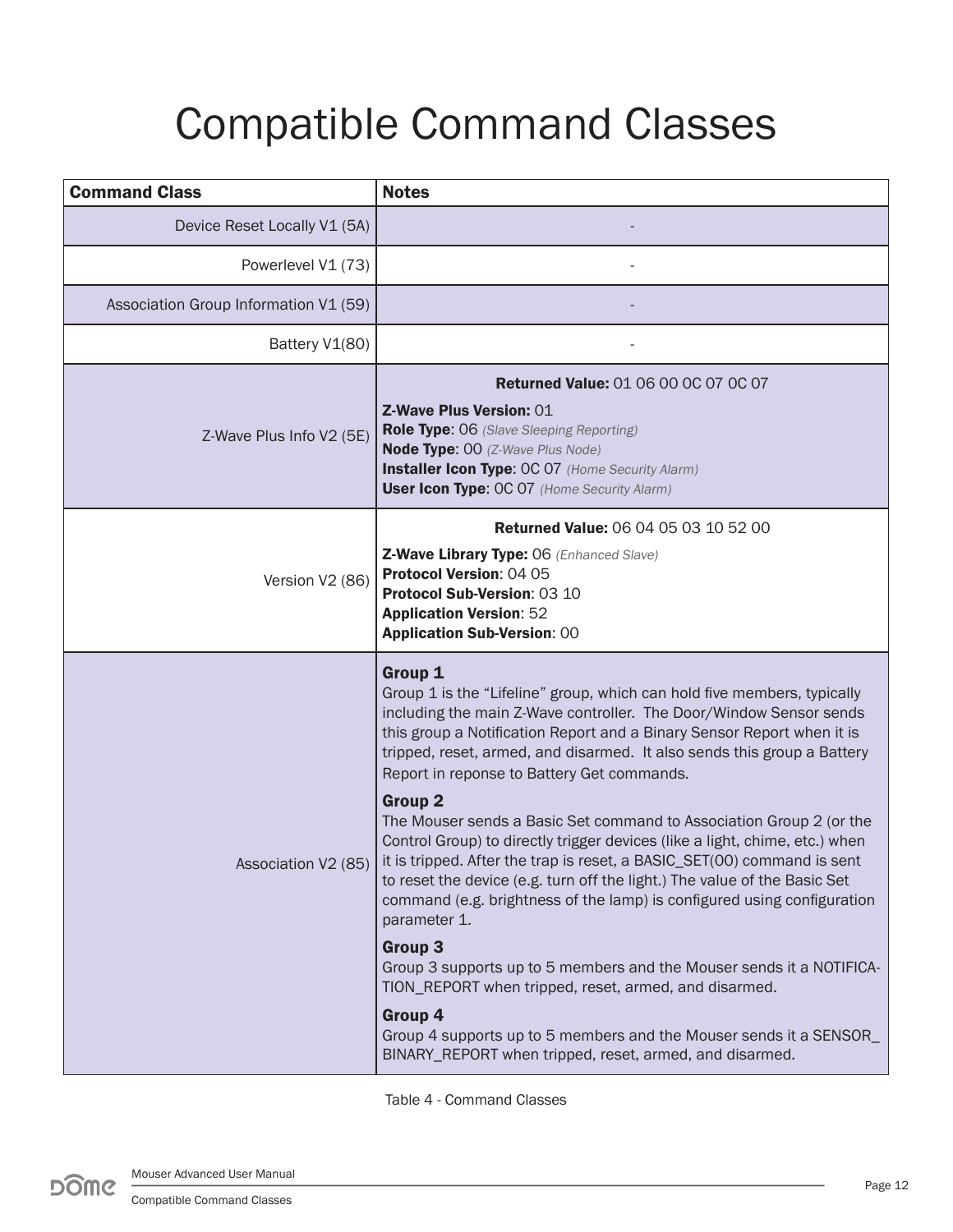| <b>Command Class</b>          | <b>Notes</b>                                                                                                                                                                                                                                                                                                                                                                                                                                                                    |
|-------------------------------|---------------------------------------------------------------------------------------------------------------------------------------------------------------------------------------------------------------------------------------------------------------------------------------------------------------------------------------------------------------------------------------------------------------------------------------------------------------------------------|
|                               | The Mouser sends a Notification Report when the trap is triggered,<br>reset, armed, and disarmed. It primarily uses the Pest Control Notifica-<br>tion Type, but also sends a Home Security, Motion Detected (Unknown<br>Location) Report when the trap is triggered and a Home Security, Event<br>Inactive when the trap is reset to ensure compatibility with all Z-Wave<br>Controllers.<br><b>Returned Value: 00 00 00 FF 13 XX 00 00</b><br>V1 Alarm Type: 00 (Unsupported) |
|                               | V1 Alarm Level: 00 (Unsupported)                                                                                                                                                                                                                                                                                                                                                                                                                                                |
|                               | <b>Reserved: 00 (Reserved)</b>                                                                                                                                                                                                                                                                                                                                                                                                                                                  |
|                               | <b>Notification Status: FF</b> (Unsolicited Reporting is Enabled)                                                                                                                                                                                                                                                                                                                                                                                                               |
|                               | <b>Notification Type: 13 (Pest Control)</b><br>Event:                                                                                                                                                                                                                                                                                                                                                                                                                           |
| Notification V4 (71)          | Pest Exterminated-08 (Pest Exterminated, Unknown Location)<br>Pest Removed-00 (State Cleared)                                                                                                                                                                                                                                                                                                                                                                                   |
|                               | Trap Armed-02 (Trap Armed, Unknown Location)                                                                                                                                                                                                                                                                                                                                                                                                                                    |
|                               | Trap Unarmed-04 (Trap Re-Arm Required, Unknown Location)<br>Sequence/Reserved/Event Parameters Length: 00                                                                                                                                                                                                                                                                                                                                                                       |
|                               | <b>Notification Event Parameters: 00 (No Event Parameters)</b>                                                                                                                                                                                                                                                                                                                                                                                                                  |
|                               | <b>Returned Value: 00 00 00 FF 07 XX 00 00</b>                                                                                                                                                                                                                                                                                                                                                                                                                                  |
|                               | V1 Alarm Type:t 00 (Unsupported)<br>V1 Alarm Level: 00 (Unsupported)<br><b>Reserved: 00 (Reserved)</b><br><b>Notification Status: FF</b> (Unsolicited Reporting is Enabled)<br><b>Notification Type: 07 (Home Security)</b><br>Event:<br>Pest Exterminated-08 (Motion Detected, Unknown Location)<br>Pest Removed-00 (Event Inactive)<br>Sequence/Reserved/Event Parameters Length: 00<br><b>Notification Event Parameters: 00 (No Event Parameters)</b>                        |
| Manufacturer Specific V2 (72) | <b>Returned Value: 02 1F 03 01 01</b><br>Manufacturer ID: 02 1F<br>Product Type: 03<br><b>Product ID: 01 04</b>                                                                                                                                                                                                                                                                                                                                                                 |
| Wake Up V2 (84)               | The wake-up interval is set in seconds, and is 43,200 seconds (12 hours)<br>by default. The wake-up interval can be set to any value from 300s (5<br>minutes) to 16,777,200s (about 190 days) in 60-second increments.                                                                                                                                                                                                                                                          |
| Configuration V1 (70)         | See ""Configuration" Command Class Parameters" on page 14.                                                                                                                                                                                                                                                                                                                                                                                                                      |

Table 5 - Command Classes Continued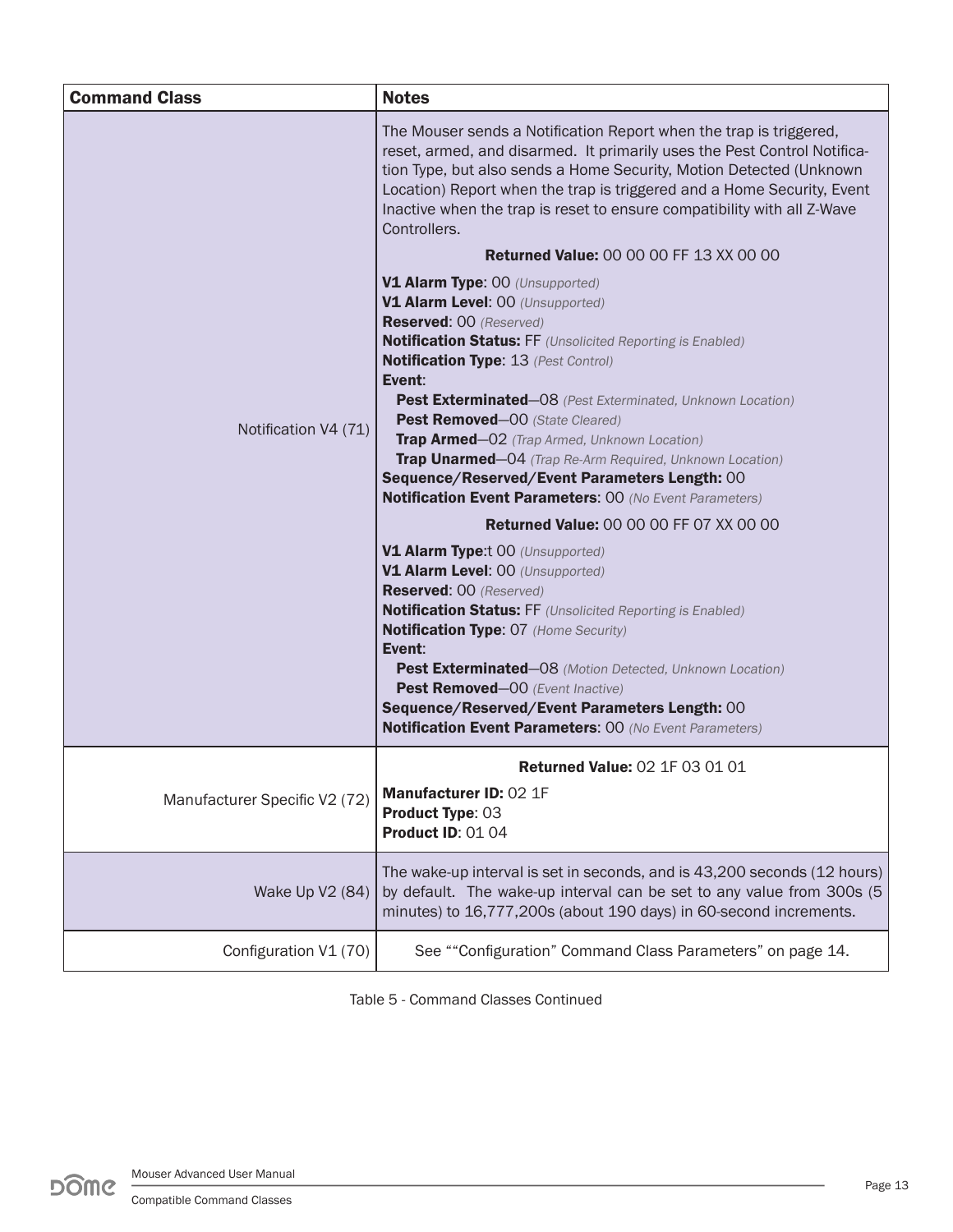### "Configuration" Command Class Parameters

Configuration parameters are sent using a standard syntax to ensure interoperability between all manufacturers' products. All values are represented using the hexadecimal number system.

Typical syntax is as shown below. Note that the value sent must be the exact size, in bytes, as accepted by the setting. The "extra" spaces should be filled with zeros (see the "value" column below.)

Example Configuration Parameter: 02 02 00 0A

| Param #    | <b>Size</b> | <b>Value</b> |
|------------|-------------|--------------|
|            |             | 00 OA        |
| (Param #2) | $(2$ Bytes) |              |

| Param<br>#     | <b>Size</b>                                                                                                                                                                                                                                                                                                                                                    | <b>Name</b>                                                                                                                            | <b>Available Settings</b>                                                | <b>Default</b><br><b>Setting</b> |  |
|----------------|----------------------------------------------------------------------------------------------------------------------------------------------------------------------------------------------------------------------------------------------------------------------------------------------------------------------------------------------------------------|----------------------------------------------------------------------------------------------------------------------------------------|--------------------------------------------------------------------------|----------------------------------|--|
|                |                                                                                                                                                                                                                                                                                                                                                                | This parameter sets the value sent by the BASIC_SET command to Association Group 2 (for more information, see<br>"Assocation Groups".) |                                                                          |                                  |  |
| $\mathbf{1}$   | 01                                                                                                                                                                                                                                                                                                                                                             | <b>BASIC_SET Level</b>                                                                                                                 | 00 (0/Turn Off Device)<br>$01 \sim 63$ (0-99)<br>FF (255/Turn On Device) | FF.<br>(255/Turn<br>On Device)   |  |
| $\overline{2}$ | This parameter sets "firing mode" of the Mouser. Two firing modes are available: in the first (Continuous Fire,)<br>electricity is passed continuously for four minutes, and in the second (Burst Fire,) electricity is passed continuously<br>only for the first minute and it is pulsed at approximately 400 beats per minute for the remainder of the time. |                                                                                                                                        |                                                                          |                                  |  |
|                | 01                                                                                                                                                                                                                                                                                                                                                             | <b>Set Firing Mode</b>                                                                                                                 | 01 (Continuous Fire)<br>02 (Burst Fire)                                  | 02<br>(Burst Fire)               |  |
|                |                                                                                                                                                                                                                                                                                                                                                                |                                                                                                                                        |                                                                          |                                  |  |
| 3              | 02                                                                                                                                                                                                                                                                                                                                                             | <b>High Voltage Duration Time</b>                                                                                                      | 00 64~01 68 (100~360 in Seconds)                                         | 64<br>(100)<br>Seconds)          |  |

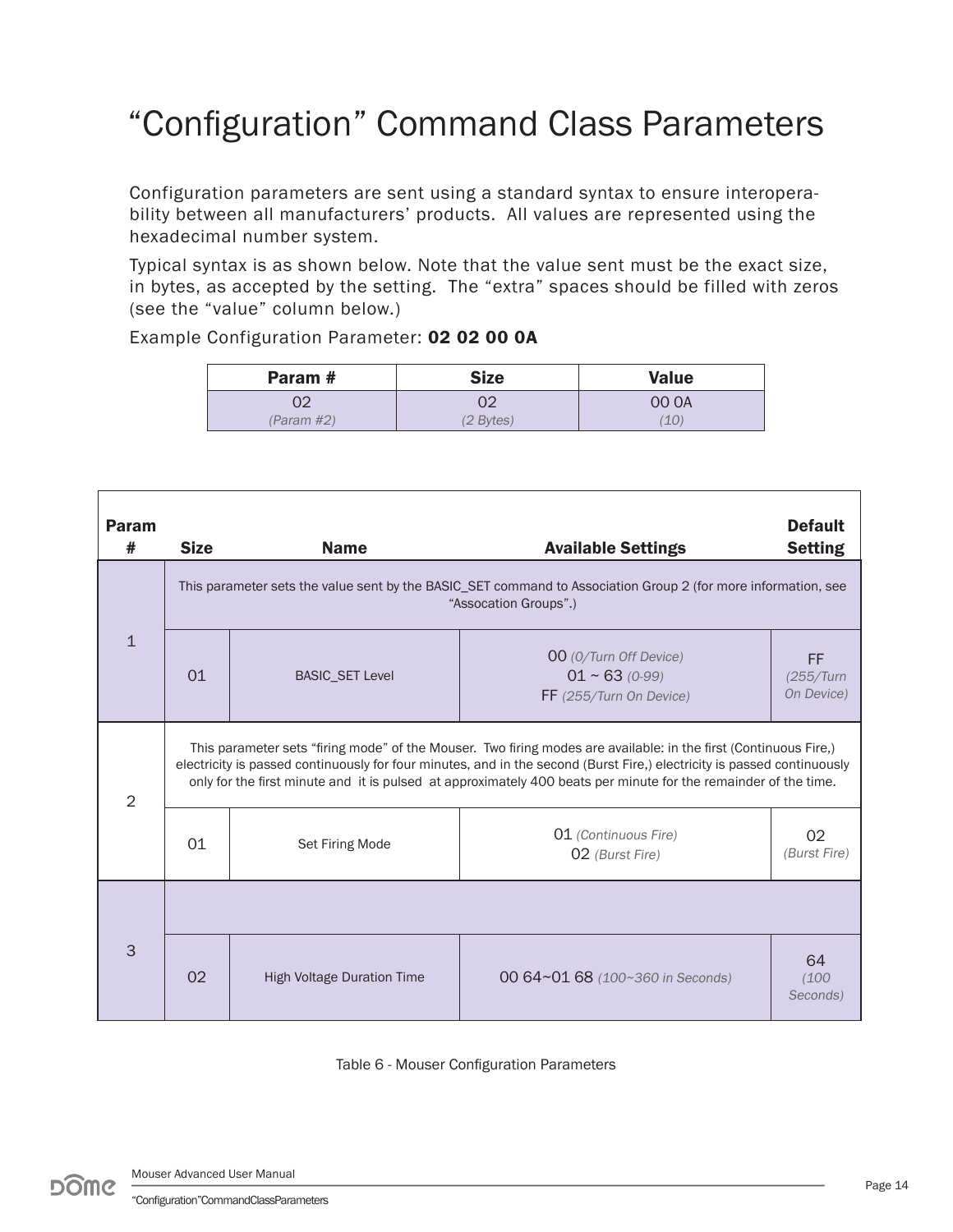| <b>Param</b><br># | <b>Size</b>                                                                                | <b>Name</b>               | <b>Available Settings</b>                                                        | <b>Default</b><br><b>Setting</b>              |
|-------------------|--------------------------------------------------------------------------------------------|---------------------------|----------------------------------------------------------------------------------|-----------------------------------------------|
|                   | This parameter enables or disables the indicator LED alarm when the trap is tripped.       |                           |                                                                                  |                                               |
| $\overline{4}$    | 01                                                                                         | Enable/Disable LED Alarm  | <b>00</b> (LED Alarm Disabled)<br>01 (LED Alarm Enabeled)                        | 01<br>(LED Alarm<br>Enabeled)                 |
|                   | This parameter sets the amount of time the LED Indicator blinks after the trap is tripped. |                           |                                                                                  |                                               |
| 5                 | 01                                                                                         | <b>LED Alarm Duration</b> | <b>00</b> (LED Alarm Blinks Until Trap is Cleared)<br>$01~F$ FF (1~255 in Hours) | 00<br>(LED Alarm<br><b>Blinks</b><br>Cleared) |

Table 7 - Mouser Configuration Parameters

Mouser Advanced User Manual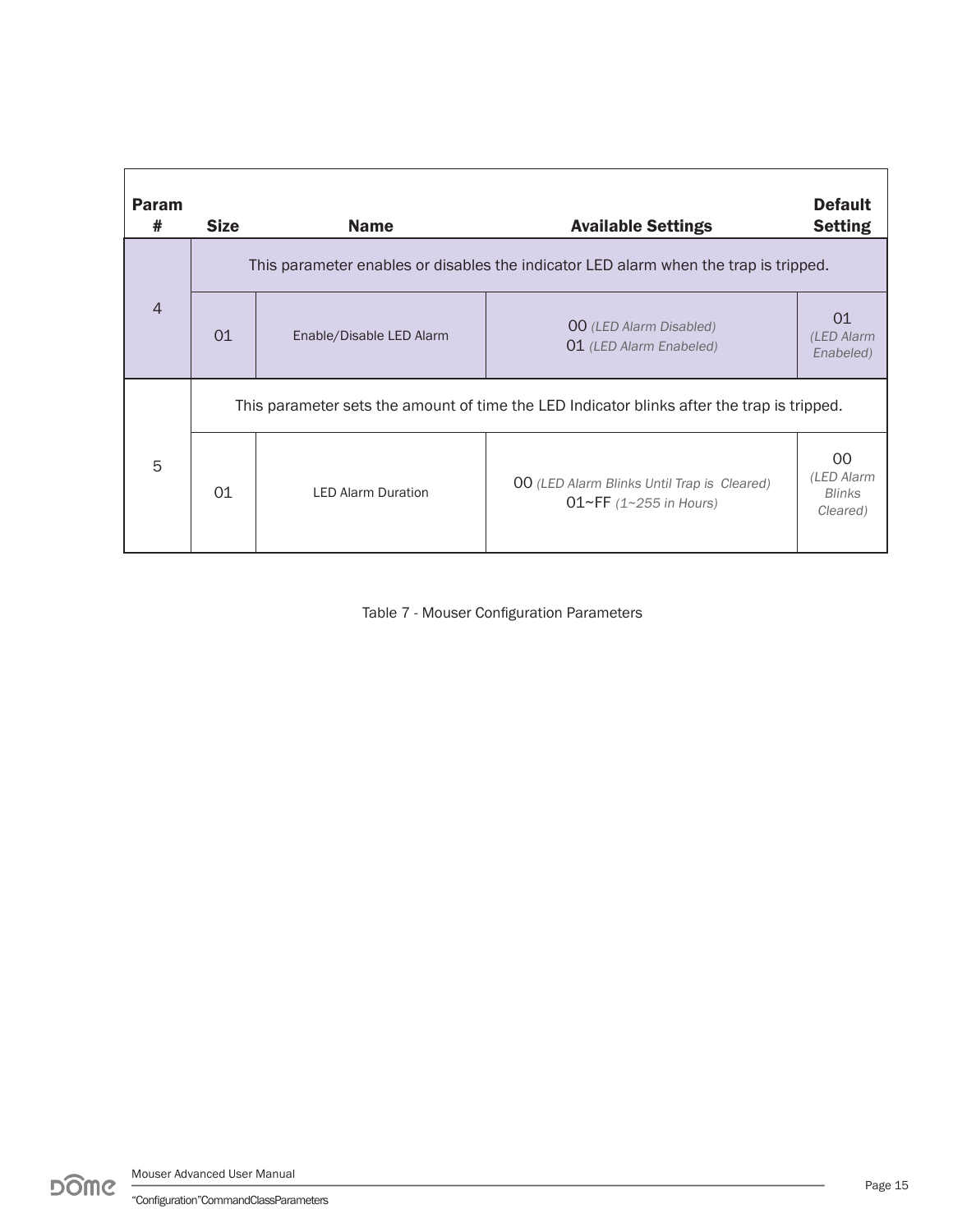# **Troubleshooting**

### Q: Help! My Mouser paired successfully, but my controller can't see it anymore after I installed it!

A: The Z-Wave signal is probably weak in that area of your home. Remember that the 120' - 150' range doesn't take into account walls, furniture, and other obstacles. To boost your Z-Wave network coverage, add a few non-battery powered Z-Wave devices between the controller and the furthest device, like the Dome On/Off Plug or Water Main Shut-Off. You can even purchase dedicated Z-Wave extenders from 3rd party manufacturers.

### Q: There's so many words in this manual I don't understand. How can I learn more about Z-Wave?

A: Remember you don't have to understand everything in this manual to start automating your home. Our Quick-Start Guides have all you need to start using any device. For more thorough information about Z-Wave home automation, visit www.domeha.com/support.

### Q: I've tried multiple times, but I can't include the Mouser in my sys-

#### tem.

A: Make sure your device is getting power. Then, follow the procedure to Factory Reset on Page 8 and try going through the inclusion process again. If you are still having issues, please visit www.domeha.com/support

#### Q: All of a sudden, my Mouser is offline.

A: Make sure your device is getting power. If powered, make sure you still have Z-Wave network coverage. If you are still having issues, visit www.domeha.com/ support.

#### Q: A red LED is blinking and my device turned off by itself.

A: There was too much current flowing through the Mouser and it was shut off as a precautionary measure. After you make sure the current is back to normal, just push the CONNECT BUTTON once and your device should start working like before.